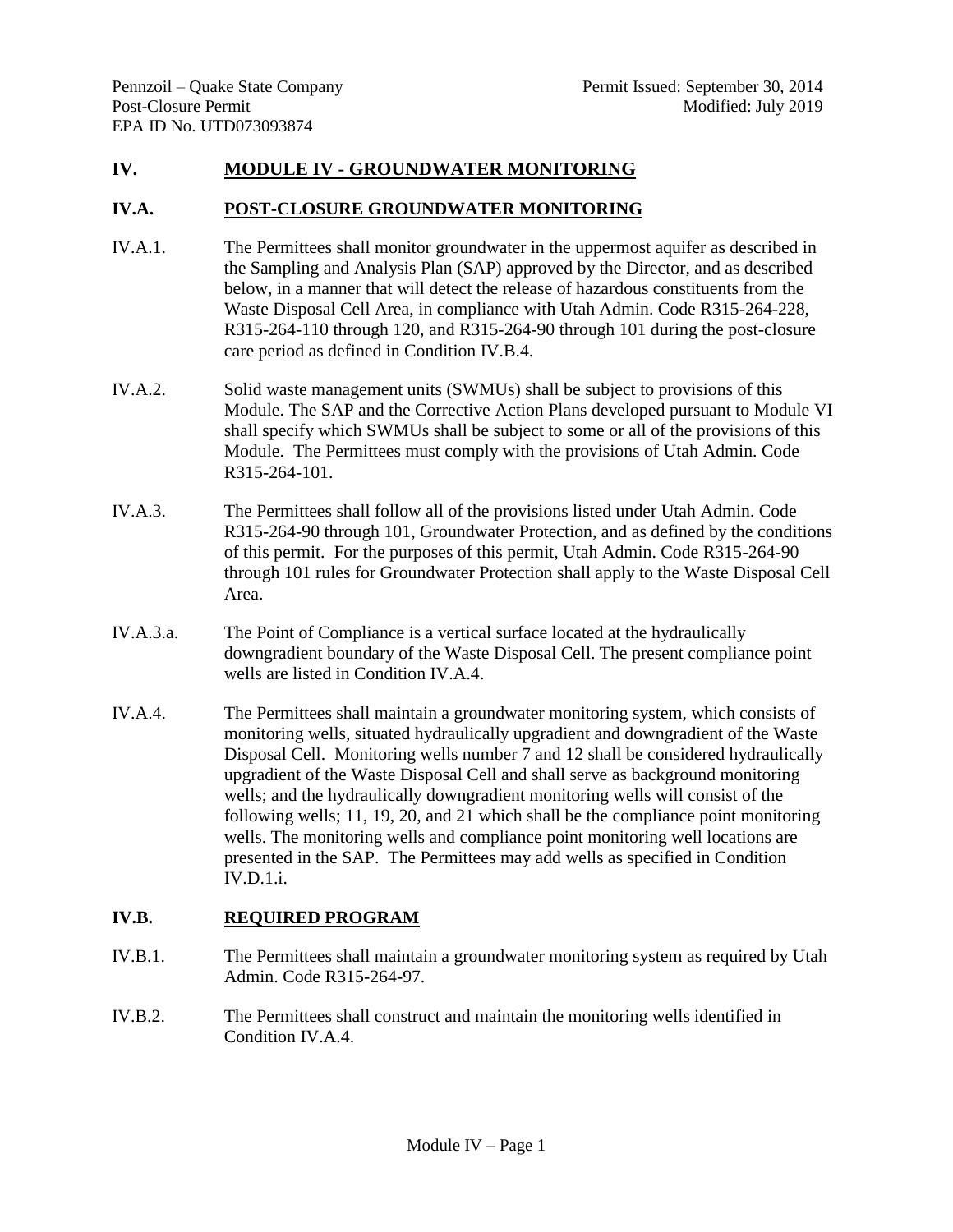- IV.B.3. All wells deleted from the monitoring program shall be plugged and abandoned in accordance with procedures to be approved by the Director. Well plugging and abandonment methods and certification shall be submitted to the Director within 60 days from the date the wells are removed from the monitoring program.
- IV.B.4. As indicated by Utah Admin. Code R315-264-110 through 120, the post-closure care period for the Waste Disposal Cell continues as long as the permit is effective. The Director may extend the post-closure care period and groundwater monitoring for the hazardous waste management unit with wastes disposed of in place and the SWMUs in accordance with R315-264-117(a)(2)(ii) of Utah Admin. Code and Condition IV.A.2. If the groundwater protection standard in Condition IV.C. is exceeded after 30 years, the Permittees shall continue corrective action as specified in Condition V.C.

### **IV.C. INDICATOR PARAMETERS AND MONITORING CONSTITUENTS**

- IV.C.1. The Permittees shall monitor wells number 7, 12, 11, 19, 20, and 21, every five years, for the parameters and constituents identified in Table IV-1A (General Chemistry parameters) and Table IV-1B (Metals), pursuant to the sampling and analysis procedures presented in the SAP.
- IV.C.2. The Permittees shall monitor wells number 7, 12, 11, 19, 20, and 21 on an annual basis for the parameters and constituents identified in Table IV-1C (Volatile Organics).
- IV.C.3. The Permittees shall provide the original laboratory reports for the full suite of VOC analytes by EPA Method 8260D. The Permittees shall use the most current EPA methods, and shall evaluate the additional constituents that are not listed in Table IV-1C if detected.

### Table IV-1A GROUNDWATER MONITORING PARAMETERS AND CONSTITUENTS

| Parameter or Constituent Test Method |              | Concentrations Limit ** |
|--------------------------------------|--------------|-------------------------|
| General                              | Method       |                         |
| Calcium                              | 6010C        |                         |
| Magnesium                            | 6010C        |                         |
| Potassium                            | 6010C        |                         |
| Sodium                               | 6010C        |                         |
| Cyanide                              | 9012         |                         |
| Sulfate                              | 9056.A       |                         |
| Carbonate                            | SM2320B-2011 |                         |
| <b>Bicarbonate</b>                   | SM2320B-2011 |                         |
| Chloride                             | 9056A        |                         |
| Alkalinity                           | SM2320B-2011 |                         |
| Nitrate $+$ Nitrite as N             | 353.2        |                         |
| Fluoride                             | 9056.A       |                         |
| Sulfide                              | 376.2        |                         |
| pH                                   | 9040C        |                         |
|                                      |              |                         |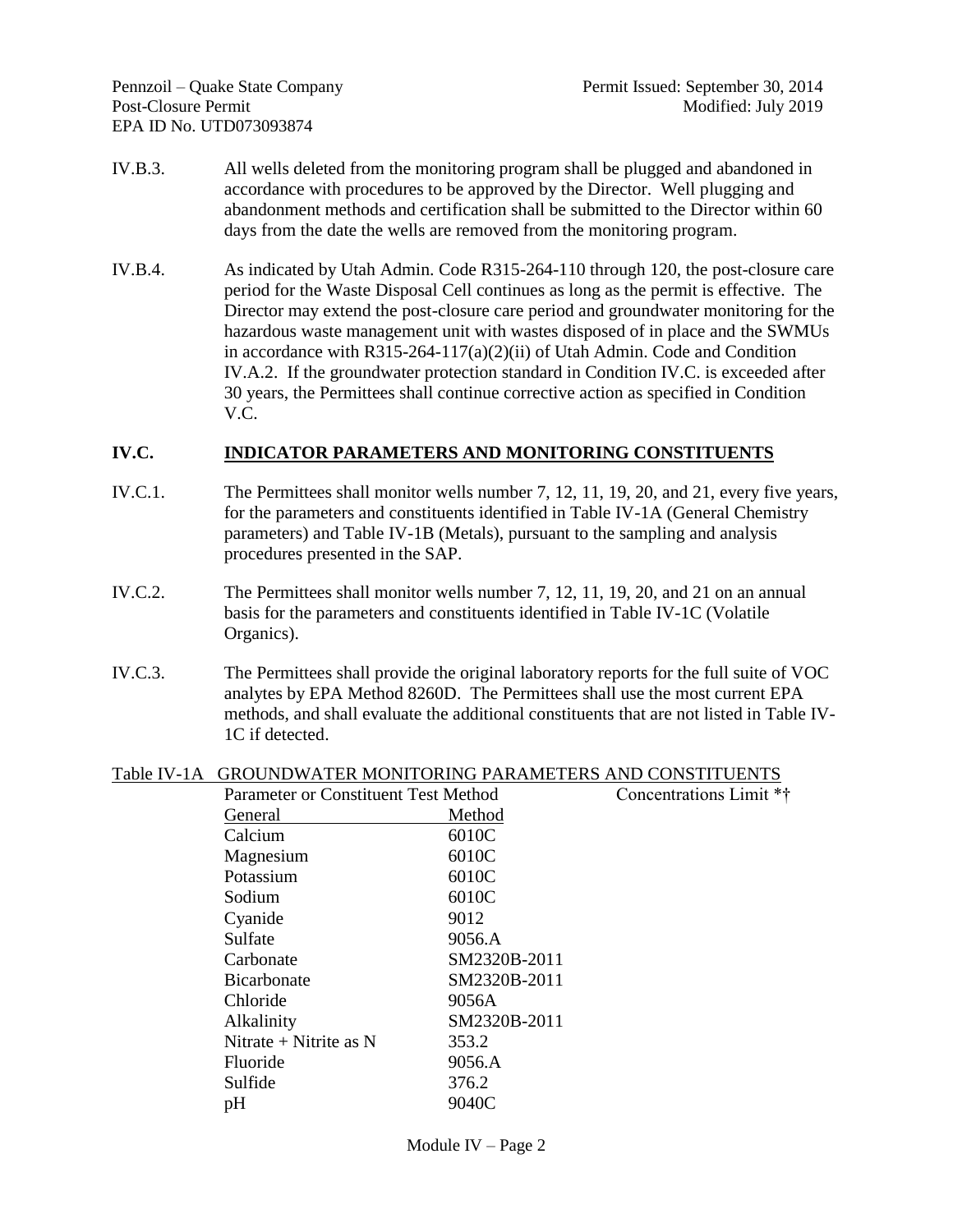|             | Specific Conductance<br><b>Total Dissolved Solids</b><br>Oil and Grease | SM2510B-2011<br>160.1or SM 2540C-2011<br>1664 |                           |
|-------------|-------------------------------------------------------------------------|-----------------------------------------------|---------------------------|
| Table IV-1B | <b>METALS</b>                                                           | Method                                        |                           |
|             |                                                                         | 6010C                                         |                           |
|             | Antimony<br>Arsenic                                                     | 6010C                                         |                           |
|             | <b>Barium</b>                                                           | 6010C                                         |                           |
|             | Beryllium                                                               | 6010C                                         |                           |
|             | Cadmium                                                                 | 6010C                                         |                           |
|             | Chromium                                                                | 6010C                                         |                           |
|             | Cobalt                                                                  | 6010C                                         |                           |
|             |                                                                         | 6010C                                         |                           |
|             | Copper<br>Lead                                                          | 6010C                                         |                           |
|             |                                                                         | 7470A                                         |                           |
|             | Mercury<br>Nickel                                                       | 6010C                                         |                           |
|             | Selenium                                                                | 6010C                                         |                           |
|             | Silver                                                                  |                                               |                           |
|             | Thallium                                                                | 6010C<br>6010C                                |                           |
|             |                                                                         |                                               |                           |
|             | Vanadium                                                                | 6010C                                         |                           |
|             | Zinc                                                                    | 6010C                                         |                           |
| Table IV-1C | <b>VOLATILE ORGANICS</b>                                                | Method                                        | Concentration Limit(ug/L) |
|             | Benzene                                                                 | 8260D                                         | $\mathfrak{S}$            |
|             | Carbon disulfide                                                        | 8260D                                         | 5                         |
|             | Chlorobenzene                                                           | 8260D                                         | 5                         |
|             | Chloroform                                                              | 8260D                                         | 5                         |
|             | 1,2-Dibromoethane                                                       | 8260D                                         | 5                         |
|             | 1,2-Dichloroethane                                                      | 8260D                                         | 5                         |
|             | 1,4-Dioxane                                                             | 8260D                                         | 500                       |
|             | Methylene chloride                                                      | 8260D                                         | 5                         |
|             | Methyl ethyl ketone                                                     | 8260D                                         | 20                        |
|             | Styrene                                                                 | 8260D                                         | 5                         |
|             | Ethyl benzene                                                           | 8260D                                         | 5                         |
|             | Toluene                                                                 | 8260D                                         | 5                         |
|             | $X$ ylenes <sup><math>\ddagger</math></sup>                             | 8260D                                         | 5                         |
|             | † - Reported as ug/L unless noted.                                      |                                               |                           |

‡- Reported as ortho-, meta-, and para- isomers

\*- Background levels to be established in accordance with Module IV.C.3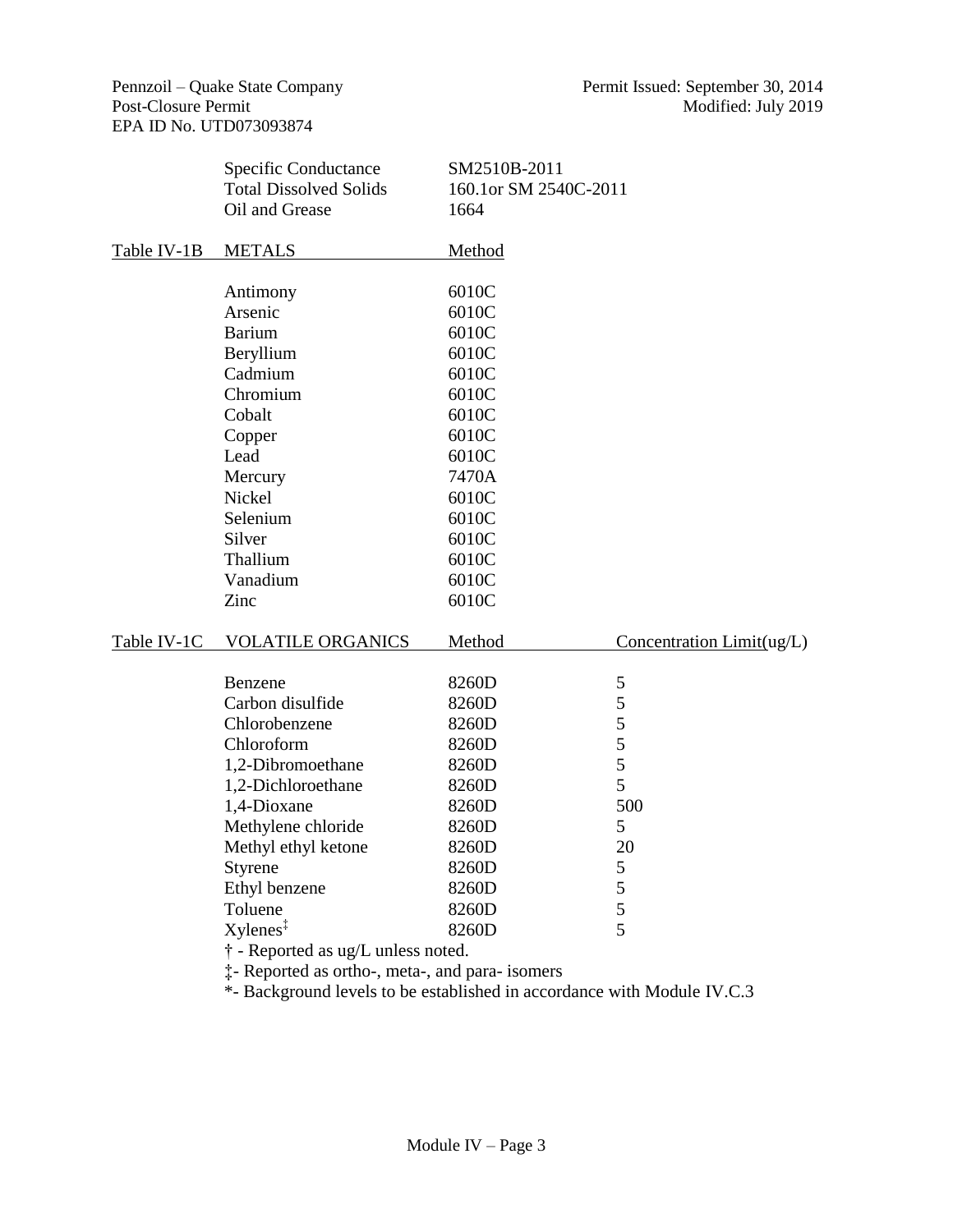- IV.C.4. A request for a substitution of an analytical method which is equivalent to the method specifically approved for use in this permit shall be submitted to the Director in accordance with Condition I.D.2. The request shall provide information demonstrating that the proposed method requested to be substituted is equivalent or superior in terms of sensitivity, accuracy, and precision (i.e., reproducibility).
- IV.C.5. For those parameters and constituents in Table IV-1 for which no concentration limit is established at the time the Permit is issued (general parameters and metals), the Permittees shall establish background values in accordance with the following procedures:
- IV.C.5.a. Background groundwater quality for a monitoring parameter or constituent shall be based on data from annual sampling of the well (or wells) upgradient from the waste management unit for one (1) year and annually thereafter in accordance with Utah Admin. Code R315-264-97(g)(1).
- IV.C.5.b. The Permittees shall take a minimum of one sample from each well and a minimum of four samples from the entire system used to determine background groundwater quality for each parameter and/or constituent each time the system is sampled in accordance with Utah Admin. Code  $R315-264-97(g)(4)$ .
- IV.C.6. The Permittees shall monitor the facility-wide SWMU wells for the parameters and constituents specified in the SAP.
- IV.C.7. The Permittees may request to revise the SAP for approval by the Director without a permit modification.

### **IV.D. GROUNDWATER MONITORING REQUIREMENTS**

- IV.D.1. The Permittees shall comply with the following general requirements for groundwater monitoring:
- IV.D.1.a. The groundwater monitoring system shall consist of the wells specified in Condition IV.A.4.
- IV.D.1.b. All monitoring wells shall be constructed in accordance with the provisions in Utah Admin. Code R315-264-97(c) and Condition IV.D.2.
- IV.D.1.c. The groundwater monitoring program shall include sampling and analysis procedures detailed in the SAP in accordance with Utah Admin. Code R315-264-97(d) and (e).
- IV.D.1.d. The Permittees shall follow the requirements for measurement of the groundwater surface elevation for the WDC wells and facility-wide SWMU wells presented in the SAP in accordance with Utah Admin. Code R315-264-97(f).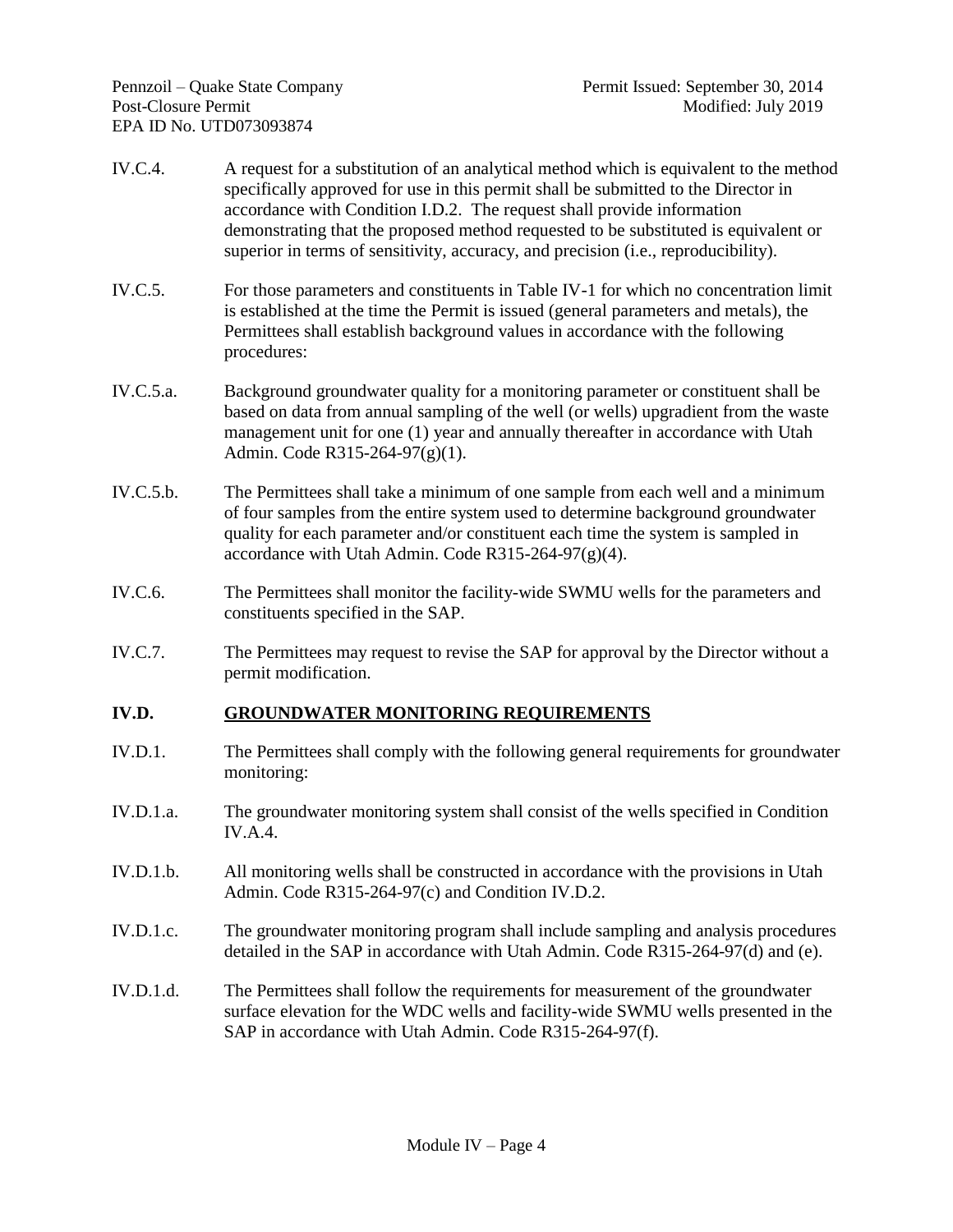- IV.D.1.e. If the Director receives information indicating that the surveyed well apron elevations of the wells in the groundwater system(s) as specified in Condition IV.C. or the groundwater monitoring system as specified in Conditions IV.A.4. and the SAP, are inadequate, the Director shall require the Permittees to resurvey any or all of these well apron elevations.
- IV.D.1.f. The Permittees shall notify the Director in writing at least ten (10) working days prior to any sampling event required under this permit.
- IV.D.1.g. The Permittees may add new wells as part of the monitoring well system only upon approval or request of the Director. Approval for changes to the WDC monitoring well system shall constitute a permit modification. The Permittees shall follow the procedures specified in Condition I.D.2. for modification of the permit. Changes to the site-wide SMWU monitoring well system may be approved by the Director without a permit modification.
- IV.D.1.h. Reserved.
- IV.D.1.i. The Permittees must at all times maintain a monitoring well system as specified in Condition IV.D.1.a. The compliance point wells listed in Condition IV.A.4. may not be removed from the monitoring well system before the Permittees receive the Director's approval of a permit modification, in accordance with Utah Admin. Code R315-270-42.
- IV.D.1.j. The Permittees shall provide for the proper disposal of contaminated groundwater generated during groundwater monitoring well sampling and during the development of new monitoring wells.
- IV.D.1.k. The Permittees shall monitor and sample all groundwater wells for the presence of hazardous and other constituents identified in Condition IV.C. The wells shall be sampled as specified in Conditions IV.C. and IV.F.2.
- IV.D.2. The Permittees shall locate, install, construct, and maintain new groundwater monitoring wells as specified below:
- IV.D.2.a. Well construction shall follow the techniques described in the Technical Enforcement Guidance Document (TEGD), OSWER-9950.1, September 1986. All monitoring wells shall be cased in a manner that maintains the integrity of the monitoring well bore hole. This casing shall be screened or perforated and packed with gravel or sand where necessary, to enable collection of groundwater samples. The annular space, the space between the bore hole and well casing above the sampling depth, must be sealed to prevent contamination of samples and the groundwater.
- IV.D.2.b. The Permittees shall construct and maintain new monitoring wells in accordance with plans and specifications to be submitted to the Director for approval. The Permittees shall follow the procedures specified in Condition I.D.2. for permit modifications.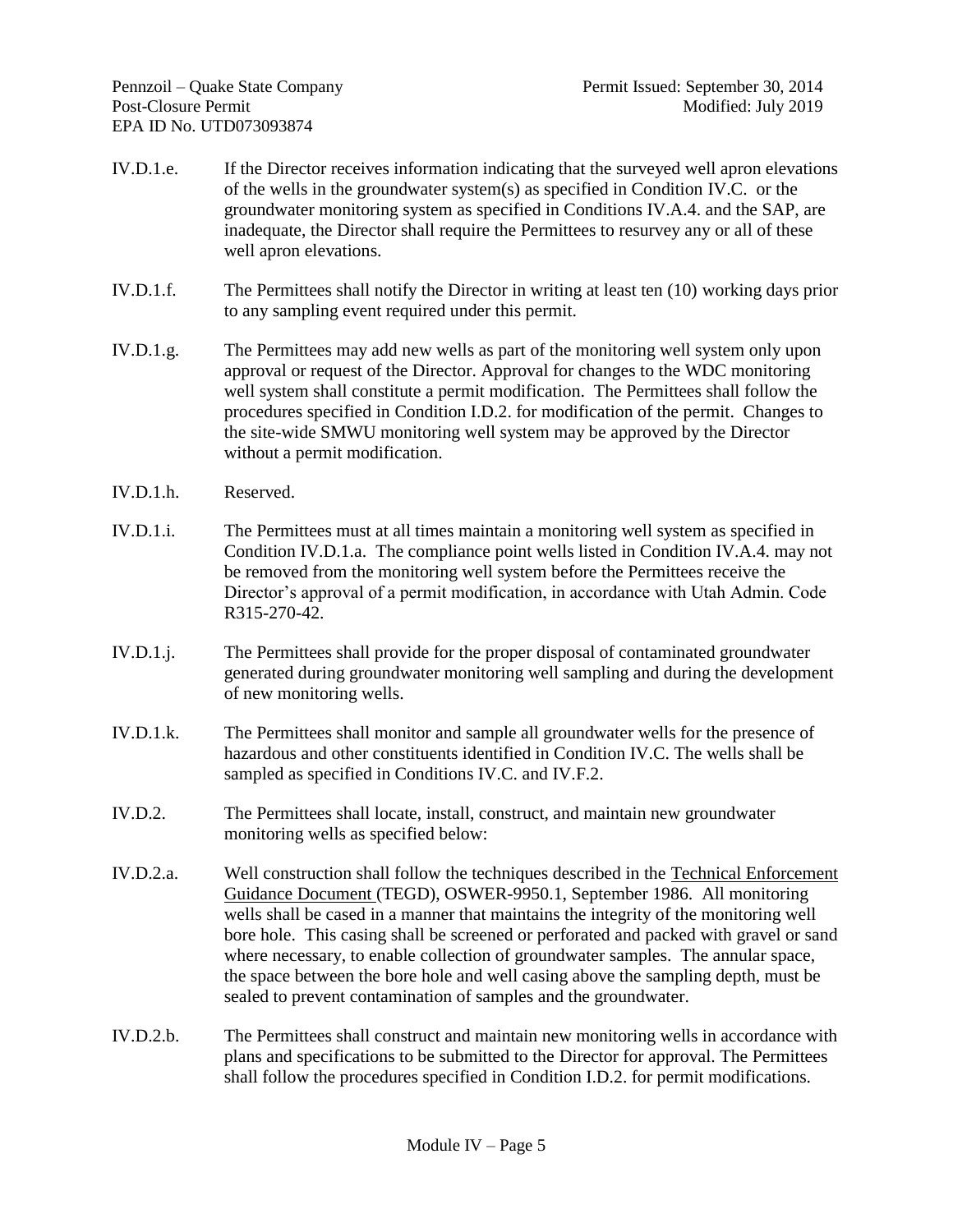- IV.D.2.c. Additional groundwater monitoring wells shall be installed to maintain compliance if subsurface conditions significantly change after permit issuance. Such changes may include, but are not limited to, water level elevation or apparent flow direction changes, or detection of one of the hazardous constituents in a monitoring well. If hazardous waste constituents exceeding the groundwater protection standard concentration limits, as defined in Condition IV.C. of this Module, are detected in the furthermost hydraulically downgradient monitoring well(s), the Permittees shall install additional groundwater monitoring wells further downgradient.
- IV.D.2.d. Upon notification by the Director in writing or as a result of a compliance action, the Permittees may be required to install and sample additional wells at any time during the post-closure or compliance periods if new information or unforeseen circumstances reveal a need for additional monitoring to protect human health and the environment.
- IV.D.2.e. The Permittees shall submit monitoring well completion reports which include boring logs, sieve analysis (grain size), standard penetration tests, analytical tests performed on soils (Atterberg limits, etc.), water level elevations, groundwater contour maps, well development results including recharge rates, cross sections or fence diagrams as well as all other data, within ninety (90) days after completion of the wells which are installed after permit issuance.
- IV.D.2.f. Existing monitoring wells shall be maintained in a fully operational condition for the duration of this permit. The Permittees shall notify the Director within fourteen (14) days when a well is no longer properly functioning (including the presence of sandy or silty materials, and cracked or broken casings).The Director shall approve the conditions for replacement or correction of improperly operating wells. Replacement of an existing well that has been damaged or rendered inoperable, without change to location, design, or depth of the well, shall constitute a permit modification under Condition I.D.
- IV.D.2.g. The Permittees shall, on an annual basis, measure the depth to the bottom of all WDC groundwater monitoring wells to the nearest 0.01 feet. The Permittees shall, on a five-year basis, measure the depth to the bottom of all SWMU groundwater monitoring wells to the nearest 0.01 feet. This information shall be recorded on well purging volume calculation sheets. If a problem is observed, the Permittees shall follow the procedures described above in Condition IV.D.2.f. regarding notification and corrective procedures.
- IV.D.2.h. The Director shall approve the permanent removal of any WDC wells listed in Condition IV.A.4 and the SAP, or any WDC wells installed after permit issuance. A request for the removal of wells shall constitute a Class 2 permit modification.
- IV.D.2.i. The Permittees shall permanently remove wells from the monitoring well system in accordance with the plugging and abandonment procedures outlined in Utah Administrative Rules for water well drillers, R655-4-12 of Utah Admin. Code.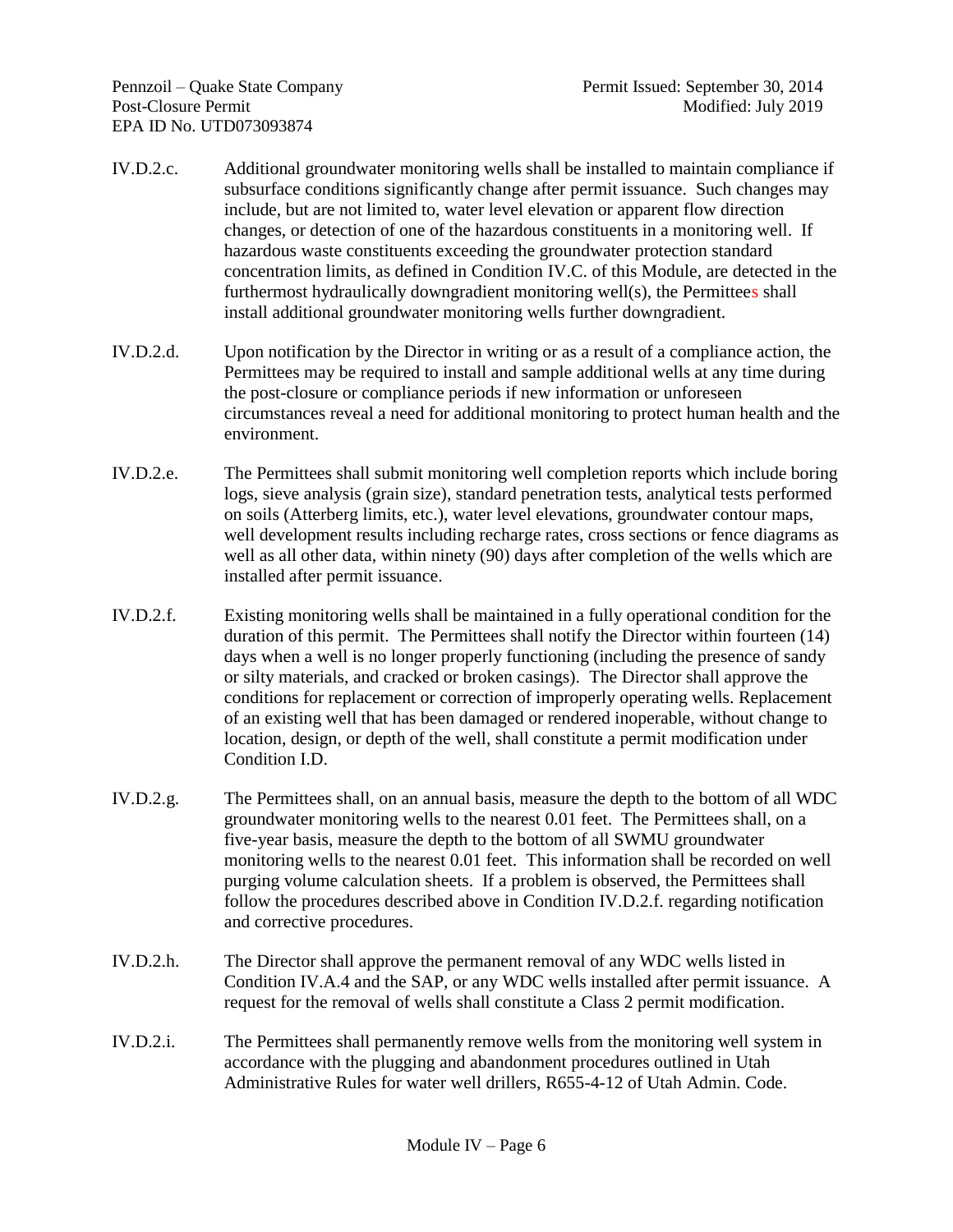- IV.D.2.j. The Permittees shall provide for the proper disposal of groundwater generated during the development of any newly installed monitor wells.
- IV.D.3. The Permittees must include and maintain consistent sampling and analysis procedures in the groundwater monitoring program that are designed to ensure reliable monitoring results of groundwater quality below the Waste Disposal Cell and facility-wide groundwater contamination. As required by Utah Admin. Code R315- 264-97(d), the program shall include procedures and techniques for:
- IV.D.3.a. sample collection;
- IV.D.3.b. sample preservation and shipment;
- IV.D.3.c. analytical procedures;
- IV.D.3.d. chain-of-custody control; and,
- IV.D.3.e. quality assurance and quality control.
- IV.D.4. The sampling and analytical methods shall be appropriate for groundwater sampling and accurately measure hazardous waste constituents in groundwater samples, as required by Utah Admin. Code R315-264-97(e).
- IV.D.5. The Permittees shall use the following techniques and procedures when obtaining samples and analyzing samples from the groundwater monitoring wells and for obtaining and analyzing water samples from the Waste Disposal Cell:
- IV.D.5.a. Samples from all wells shall be collected in the order and by the techniques described in the approved Sampling Plan, located in the SAP.
- IV.D.5.b. All samples shall be preserved and transported in accordance with the procedures specified in the approved Sampling Plan of the SAP.
- IV.D.5.c. All changes to the sampling and analysis procedures specified in the SAP shall be submitted to the Director for review and approval prior to implementation.
- IV.D.5.d. All samples shall be analyzed according to test methods delineated in Condition IV.C. or an equivalent EPA-approved method that has been pre-approved by the Director in accordance with Permit Condition I.F.13.b. In addition:
- IV.D.5.d.i. All major peaks greater than 25% of the peak height of the closest internal standard shall be identified. The quantity of these compounds shall be estimated and reported based upon the closest internal standard.
- IV.D.5.d.ii. Any major peak found during the analysis may become a target parameter.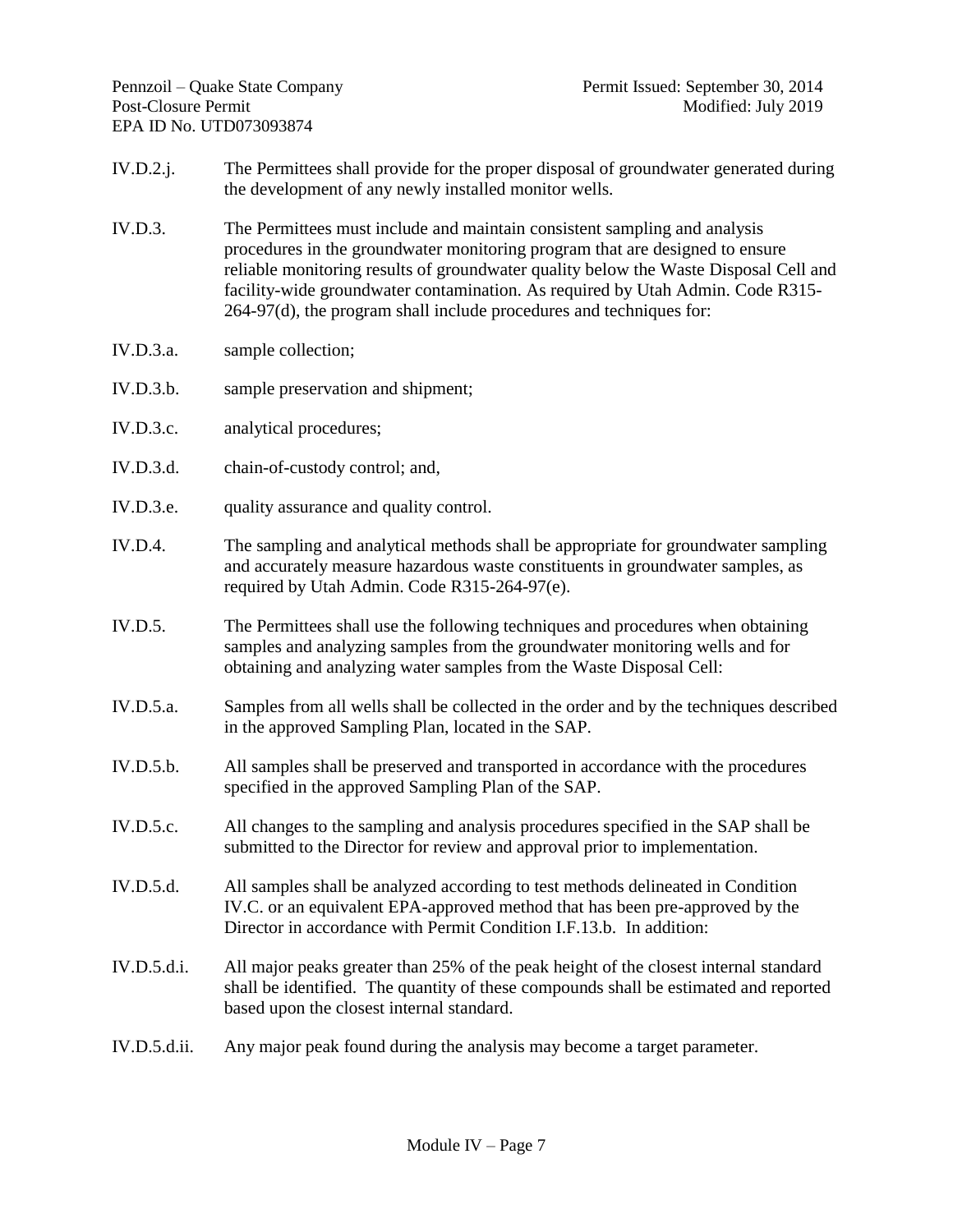- IV.D.5.d.iii. For each annual sampling event under the groundwater monitoring program, the use of quality control sample data shall be explained in full detail in the Annual Groundwater Monitoring and Site Management Reports (formerly Corrective Action Progress Reports). The Permittees shall collect and analyze for each day of sampling, at least one (1) field blank and, one (1) set of replicates representing, at a minimum, 10% of the total number of samples. The laboratory shall provide method blanks, spikes, and duplicates. If non-dedicated sampling equipment is used, the Permittees shall collect and analyze one decontamination blank for analysis at each daily sampling event. The Permittees shall reject data from any field, decontamination, or laboratory blanks exceeding three times the method detection limit for any organic parameter. The Permittees shall resample all wells from which data has not been validated. Qualifiers as defined by the EPA Contract Lab Program (CLP), shall be indicated on all organic laboratory reports when blanks indicate contamination above the method detection level.
- IV.D.5.d.iv. The Director may request at any time all laboratory QA/QC documentation and supporting data on any sampling episode. The raw organics information for required sampling and analysis, including organics gas chromatographic printouts, mass spectral analyses, and QA/QC surrogate and spiking results shall be provided by the Permittees, upon request throughout the post-closure care period.
- IV.D.5.d.v. All samples shall be tracked and controlled using the chain-of-custody procedures specified in the SAP.
- IV.D.5.d.vi. In case of loss of sample integrity (i.e., breakage, loss), resampling shall take place within fourteen (14) days of notification of the loss.
- IV.D.6. The Permittees shall determine the elevation of the groundwater surface at each well each time the groundwater is sampled, in accordance with Condition IV.D.l.d and Utah Admin. Code R315-264-97(f).
- IV.D.7. The Permittees shall record the surveyed elevation of the monitoring well(s) IV.E when installed (with as-built drawings).

# **IV.E. STATISTICAL PROCEDURES**

- IV.E.1. The Permittees shall follow the procedures and performance standards specified in Attachment 6. The statistical test outlined in Attachment 6 shall be conducted for each hazardous constituent in each well. Where the practical quantification limits (PQLs) are used in any of statistical procedures contained in Utah Admin. Code R315-264-97(h), the PQLs shall be proposed by the Permittees and approved by the Director. The statistical method chosen under Utah Admin. Code R315-264-97(h) for approval shall comply with the performance standards in Attachment 6.
- IV.E.2. If necessary, the statistical method shall include procedures to control or correct for seasonal and spatial variability as well as temporal correlation in the data.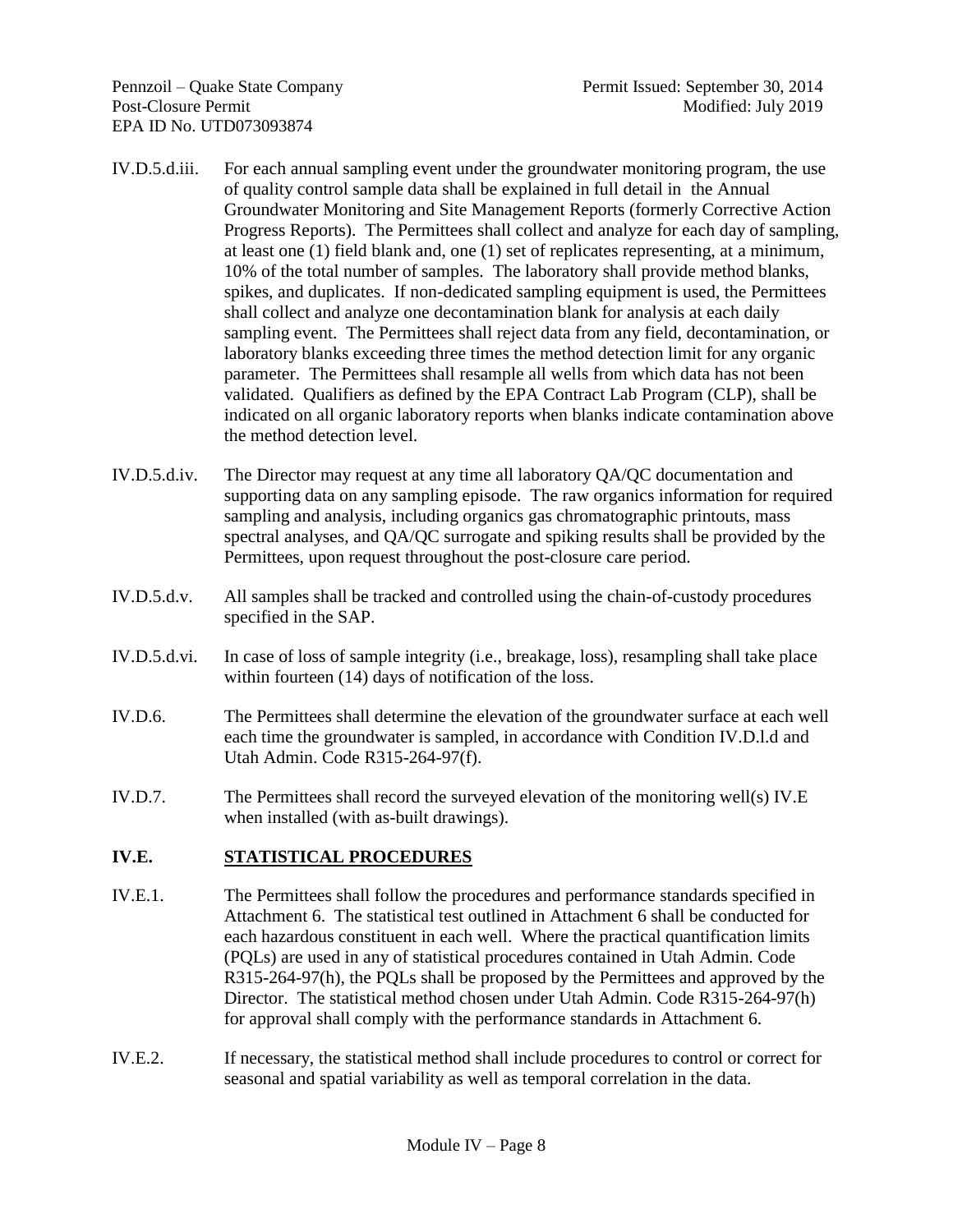IV.E.3. If the statistical method described in Attachment 6 indicates that an exceedance has occurred, the out of control condition should be verified in the next round of sampling before further action is initiated. If the exceedance is verified, then Condition IV.G will apply.

# **IV.F. MONITORING PROGRAM AND DATA EVALUATION**

- IV.F.1. The Permittees shall collect, preserve, and analyze samples pursuant to Condition  $IV.D.3.$
- IV.F.2. The Permittees shall determine groundwater quality at each monitoring well at the compliance point annually during the post-closure period of the Waste Disposal Cell in accordance with Utah Admin. Code R315-264-64(d). The Permittees shall express the groundwater quality at each monitoring well in a form necessary for the determination of statistically significant increases (i.e., means and variances).
- IV.F.3. The Permittees shall determine the groundwater gradient and direction in the uppermost aquifer at least annually. This information shall be included in the September 30th annual report specified by Condition IV.H.3.
- IV.F.4. The Permittees shall determine whether there is a statistically significant increase over the background values for each parameter identified in Condition IV.C. each time groundwater quality is determined at the compliance point. In determining whether such an increase has occurred, the Permittees shall compare the groundwater quality at each monitoring well specified in Condition IV.A.4. to the background value specified in Condition IV.C., in accordance with the statistical procedures specified in Attachment 6.
- IV.F.5. The Permittees shall perform the evaluations described in Condition IV.F.4. within ninety (90) days after completion of sampling.

### **IV.G. SPECIAL REQUIREMENTS IF SIGNIFICANT INCREASES OCCUR IN VALUES FOR PARAMETERS OR CONSTITUENTS**

- IV.G.1. If the Permittees determines, pursuant to Condition IV.F., that there is a statistically significant increase above the background values for any of the indicator parameters specified in Condition IV.C., the Permittees shall:
- IV.G.1.a. Notify the Director in writing within fourteen (14) days.
- IV.G.1.b. Immediately sample the groundwater in all wells and determine the concentration of all constituents identified in Utah Admin. Code R315-50-14, Appendix IX.
- IV.G.1.c. Establish the background values for each Appendix IX constituent found in the groundwater.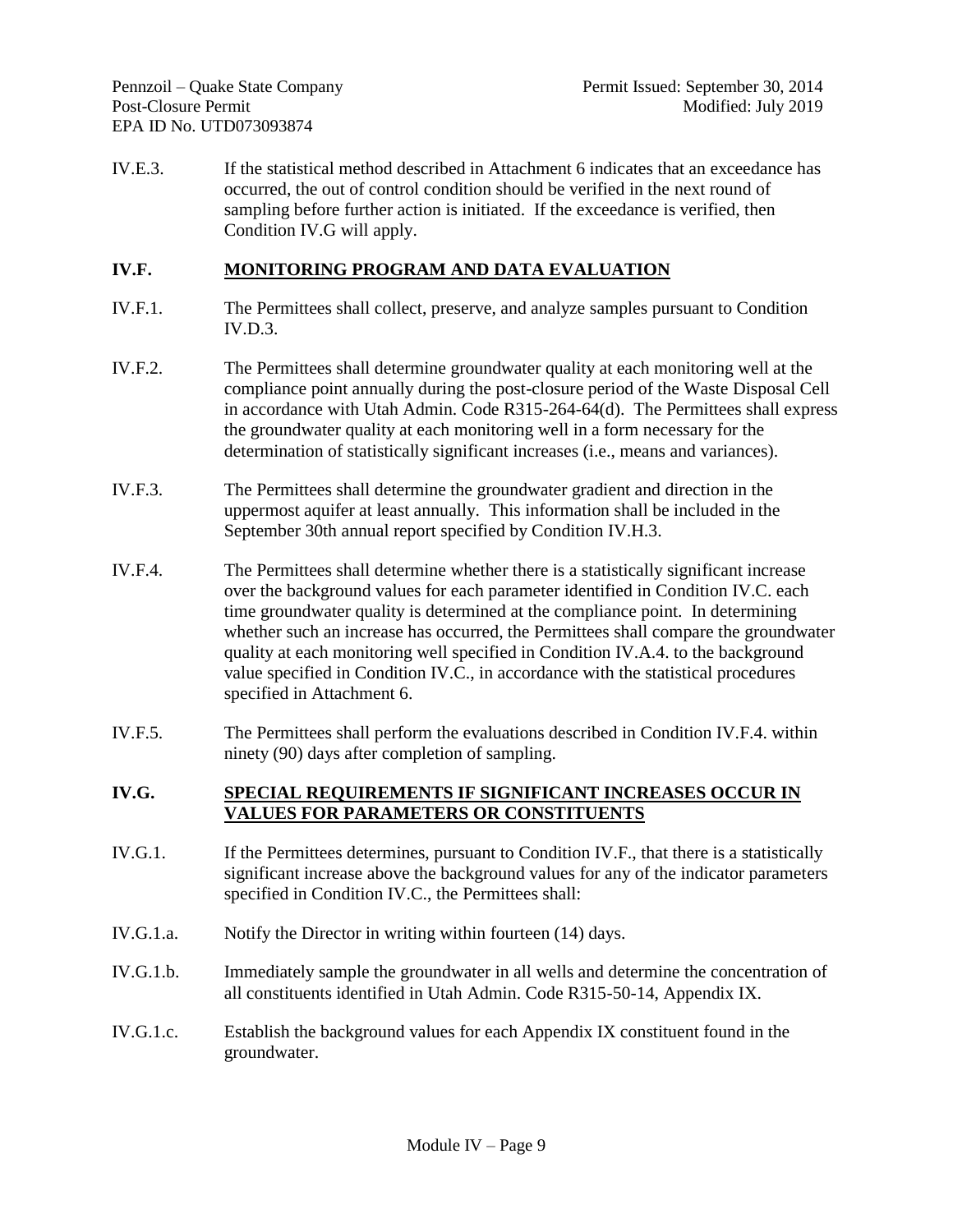- IV.G.1.d. Within 90 days, submit to the Director an application for a permit modification to establish a compliance monitoring program that includes the following information:
- IV.G.1.d.i. An identification of the concentration of each Appendix IX constituent found in the groundwater at each monitoring well at the compliance point.
- IV.G.1.d.ii. Any proposed changes to the groundwater monitoring system at the facility necessary to meet the requirements of compliance monitoring as described in Utah Admin. Code R315-264-99.
- IV.G.1.d.iii. Any proposed changes to the monitoring frequency, sampling and analysis procedures, or methods or statistical procedures used at the facility necessary to meet the requirements of compliance monitoring as described in Utah Admin. Code R315- 264-99.
- IV.G.1.d.iv. For each hazardous constituent found at the compliance point, a proposed concentration limit, or a notice of intent to seek an alternate concentration limit for a hazardous constituent.
- IV.G.2. Within 180 days of the submission of alternate concentration limits for the hazardous constituents, the Permittees shall submit all data to support the alternate concentration limit proposed and a corrective action feasibility plan that meets the requirements of Module V.
- IV.G.3. If the Permittees determines, pursuant to Condition IV.F., there is a statistically significant increase above the background values for the parameters specified in Condition IV.C., they may demonstrate that a source other than a regulated unit caused the increase or that the increase resulted from an error in sampling, analysis, or evaluation. In such cases, the Permittees shall:
- IV.G.3.a. Notify the Director in writing within fourteen (14) days that he intends to make a demonstration.
- IV.G.3.b. Within 90 days, submit a report to the Director which demonstrates that a source other than a regulated unit caused the increase, or that the increase resulted from an error in sampling, analysis, or evaluation.
- IV.G.3.c. Within 90 days, submit to the Director an application for a permit modification to make any appropriate changes to the detection monitoring program at the facility.
- IV.G.3.d. Continue to monitor in accordance with the detection monitoring program at the facility.